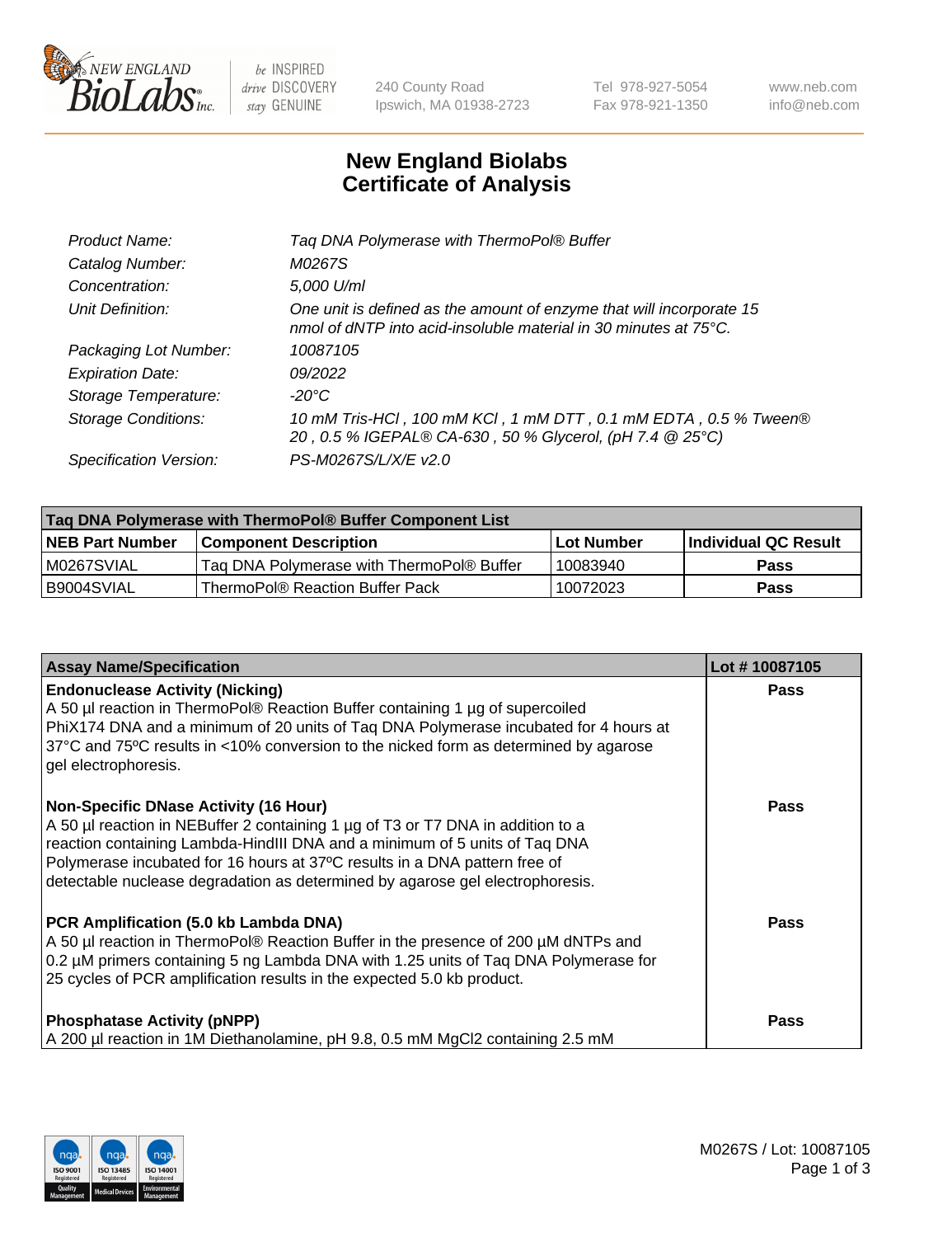

be INSPIRED drive DISCOVERY stay GENUINE

240 County Road Ipswich, MA 01938-2723 Tel 978-927-5054 Fax 978-921-1350

www.neb.com info@neb.com

| <b>Assay Name/Specification</b>                                                                                                                                                                                                                                                                                                                                                                                      | Lot #10087105 |
|----------------------------------------------------------------------------------------------------------------------------------------------------------------------------------------------------------------------------------------------------------------------------------------------------------------------------------------------------------------------------------------------------------------------|---------------|
| p-Nitrophenyl Phosphate (pNPP) and a minimum of 100 units Taq DNA Polymerase<br>incubated for 4 hours at 37°C yields <0.0001 unit of alkaline phosphatase activity<br>as determined by spectrophotometric analysis.                                                                                                                                                                                                  |               |
| <b>Protein Purity Assay (SDS-PAGE)</b><br>Taq DNA Polymerase is ≥ 99% pure as determined by SDS-PAGE analysis using Coomassie<br>Blue detection.                                                                                                                                                                                                                                                                     | Pass          |
| <b>qPCR DNA Contamination (E. coli Genomic)</b><br>A minimum of 5 units of Taq DNA Polymerase is screened for the presence of E. coli<br>genomic DNA using SYBR® Green qPCR with primers specific for the E. coli 16S rRNA<br>locus. Results are quantified using a standard curve generated from purified E. coli<br>genomic DNA. The measured level of E. coli genomic DNA contamination is ≤ 1 E. coli<br>genome. | Pass          |
| <b>RNase Activity (Extended Digestion)</b><br>A 10 µl reaction in NEBuffer 4 containing 40 ng of a 300 base single-stranded RNA<br>and a minimum of 1 µl of Taq DNA Polymerase is incubated at 37°C. After incubation<br>for 16 hours, >90% of the substrate RNA remains intact as determined by gel<br>electrophoresis using fluorescent detection.                                                                 | Pass          |
| Single Stranded DNase Activity (FAM-Labeled Oligo)<br>A 50 µl reaction in ThermoPol® Reaction Buffer containing a 10 nM solution of a<br>fluorescent internal labeled oligonucleotide and a minimum of 25 units of Taq DNA<br>Polymerase incubated for 30 minutes at 37°C and 75°C yields <10% degradation as<br>determined by capillary electrophoresis.                                                            | <b>Pass</b>   |

This product has been tested and shown to be in compliance with all specifications.

One or more products referenced in this document may be covered by a 3rd-party trademark. Please visit <www.neb.com/trademarks>for additional information.